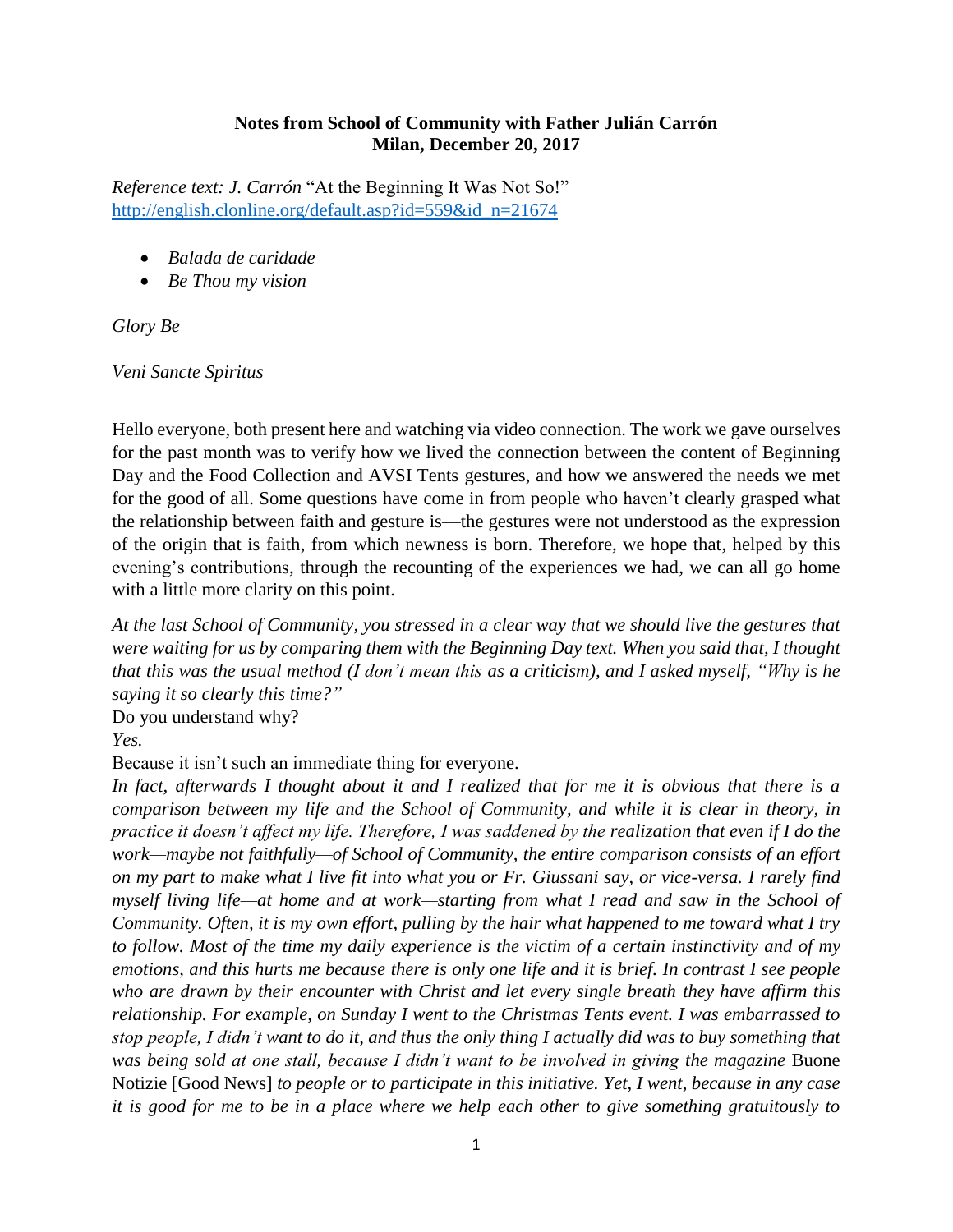*remember Jesus. Nevertheless, sometimes I wonder what use I am to the Movement, if I have become a bit halfhearted and not very persevering, I who after all wish to love Jesus and yet am always sad because I live without Him. Even in a meaningful moment I find myself empty, and not because the gestures are not adequate. I am unable to adhere as I would like to, to show my affection as I would like to, thus I ask myself who I am and for what I live, and I also find myself wondering where I am making a mistake. I need a hypothesis that makes me look at these moments with peace and serenity. Therefore, I ask you: What sustains you—if it happens to you—when weakness and weariness seem to win over?*

Who will answer her? The answer cannot be just an explanation (that we can give afterwards), but rather a recognition of something that happens.

*The last time I felt literally called by name. When that happens, for me it is pointless to run away, because when Jesus knocks on my door in this way it is better to surrender quickly. So, I began my shift at the Food Collection with this question, but I lost it along the way soon after. I noticed that this year my experience was different, because I found myself in a place that was allowing me to look people in the face, without the hurry of having to do something, because I felt that that was enough for me. Then, something happened: while I was trying to give the envelope to a gentleman and I was inviting him to participate in the Food Collection with us, he began—allow me the expression—to vomit all his pent-up rage against society, the government, the unions, immigrants. He kept going on and on. In that moment, I suddenly realized that it wasn't the place that was different from the previous year, but rather that I had changed, because unexpectedly I found myself looking at that man like the inmate—whom you mentioned last time—looked at the prison guards, and so I didn't leave, but I listened to him until he stopped. I could only keep him company and not run away, precisely because I am looked at in the same way every day. I felt that little by little his anger was subsiding, and that this was made possible by an intervention beyond my humanity. I also told him about the Solidarity Center, because, among other things, he had lost his job, and I asked for the help of another person who was there to look into this matter in greater depth. He came back to me and was still trying to grumble, but he concluded by saying, "I will go to the Solidarity Center in my town, I know you people," and he smiled. His face had changed, but mine had too, because when Jesus happens, He changes us, and it is impossible to mistake his traits.*

*With regard to the AVSI Tents, I still have in my eyes and heart what an experience of goodness last year's event was. I was turning 50 and I didn't want an ordinary celebration, but it was a friend's gaze—full of certainty and set on the rock, on Jesus, in a really tough moment in her life that moved me, and so my birthday became a gesture in which the gift was an offer to AVSI, because I had already received the hundredfold. This year I have an idea twirling in my head and I am sure that this idea is the gift of Another. We will see which signs He will give me, because reality, which belongs to Him, will show to me whether my idea can be realized and whether it will be for the good of all. I thank you, because you continue to help us in this journey to return to the origin.*

How do you answer the question of the first person who spoke? What has surprised you? *I was surprised that what changed me was a fact, and this fact revealed to me Him who happens and changes me.*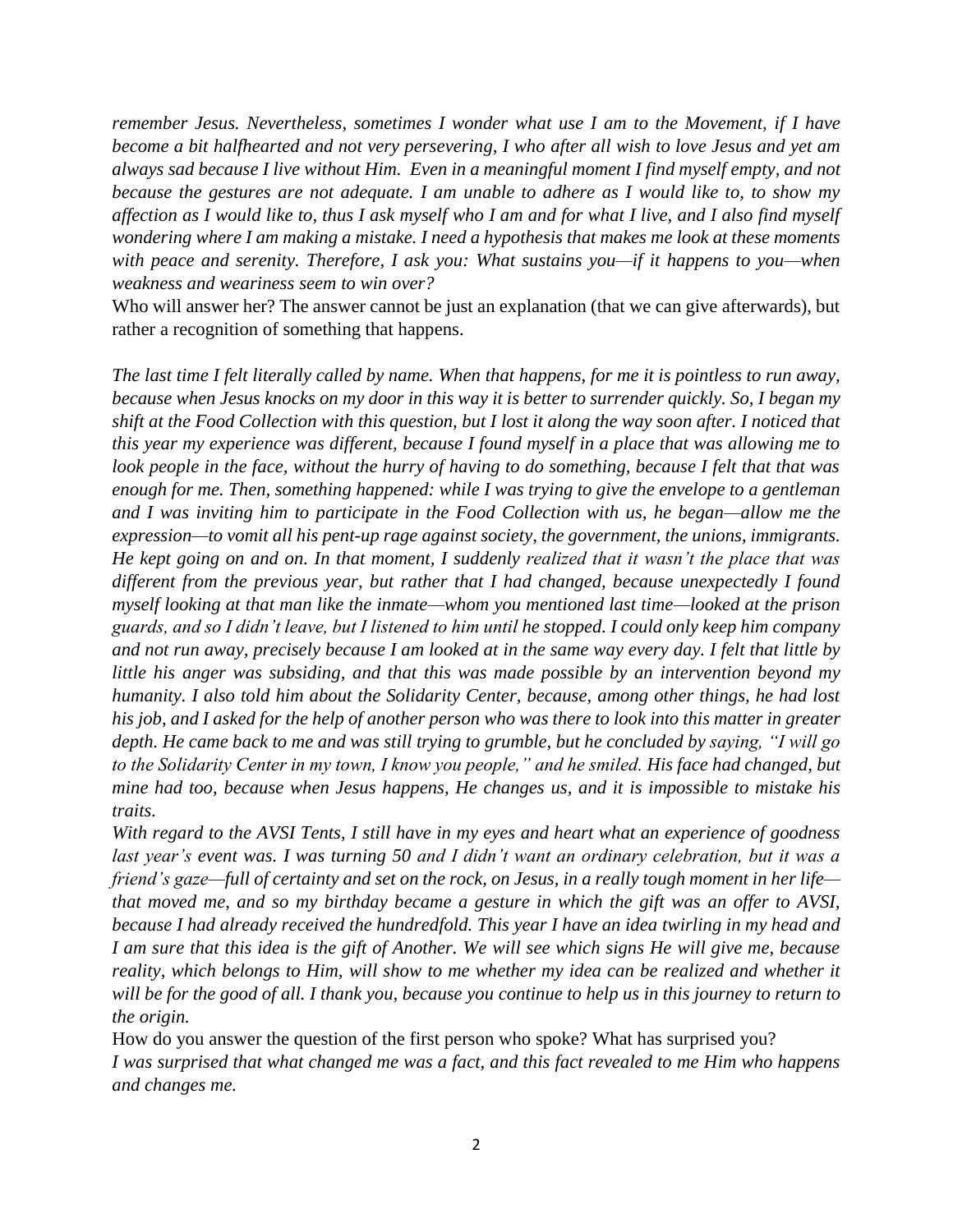Perfect. We aren't people for whom Christianity is something generated by an effort that we make. We don't create the fact. You participate in a place and the first thing that amazes you is that you feel different. As we all participate in this place, in time, according to a plan that is not ours, we discover ourselves different. It is a kind of difference that you discovered in yourself not as the fruit of a titanic effort you made, the result of I don't know what training. Rather, you found in you a Presence (the starting point of the Christian is not the effort, but an event) which, as happened to the inmate, made you really look at that person who was unloading on you all his anger: you didn't avoid him, you listened to him. Where is this way of staying in front of others born from? Not from you. ("I could only keep him company and not run away, precisely because I am looked at in the same way every day.") One finds oneself totally amazed by the different way in which he reacts to reality's provocations: "His face had changed, but mine had too." Starting from this you had the idea of making your birthday celebration a gesture—to collect offers for AVSI—born from your superabundance. Was it the fruit of relying on your efforts? No, it was due to the surprise at a newness one finds in oneself that is communicated through what he or she does. Therefore, we must pay attention while participating in the gestures we propose in order to recognize the facts that emerge in our experience.

*On the day of the Food Collection I didn't go because I was running a fever. When my mother came home from work with the bags of groceries, she told me that at the grocery store she had met a friend of mine. I was surprised that they had met at the grocery store, because it is far from my friend's home. That's when I remembered the Food Collection. I had forgotten it, and I hadn't told my family about it. In any case, I almost scolded my mother, "Mom, did you buy something for the Food Collection?" She didn't answer me. I was about to leave for the Food Collection, even if I was sick, when my mom responded to me, "No, no, in the end I bought something." Amazed, I asked her, "What did you buy?" "A ton of things." This struck me very much. "Mom, two boxes of pasta would have been enough, you didn't have to buy all these things!" especially because my mom is alone with three children to support. She told me, "Also your friend, when I gave her the bag, told me, 'This is too much!' Hearing those words, I was moved, because what is too much is all the good that I have received, everything that God has given me. That is what is too much." She continued, "All the way home from the grocery store I felt like crying, and also now that you are saying this to me." As she was speaking to me, she was moved. I was very struck by that, because—first of all—I treat things, gestures, as if it were enough to cross them off a list to think that I have lived them. I had told her that, "Two boxes of pasta would have been enough." Instead, my mom, with her simplicity, with all that she is, stayed in front of a presence, in front of a friend of mine, in front of a proposal, giving all that she could, grateful and aware of all of my and her story. She even said to me, "If I had been able to, I would have given everything." A question stayed with me: what does it mean to give everything?*

This will be the next discovery that you and your mom will make. In the meantime, to begin answering, why did you or your mom need to become aware of the origin in order to explain what happened? What was the origin?

*Her story.* Which means? *All that she has received.* And what has she received?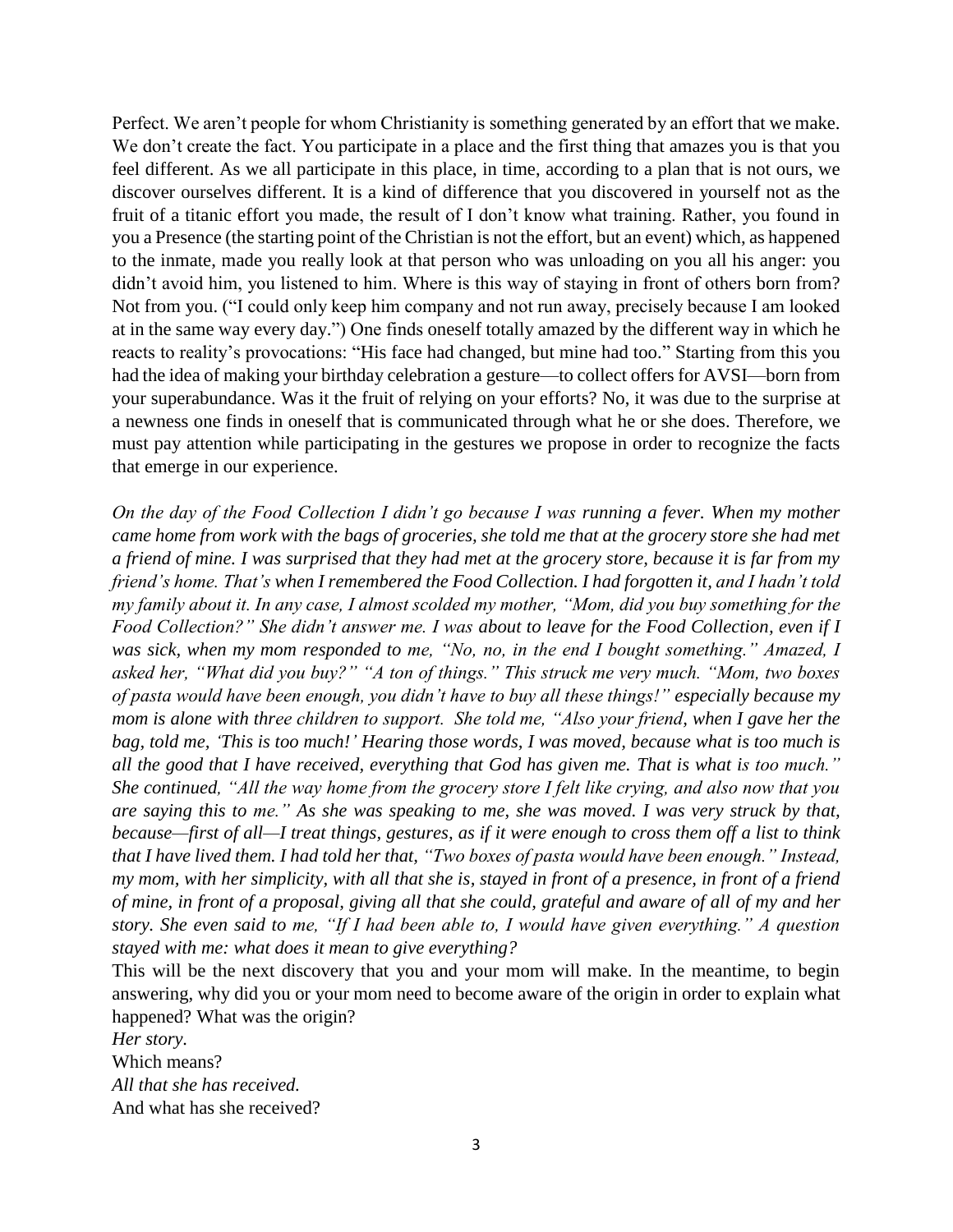## *A lot. She received me.*

When you cornered her, in order to explain what is in our opinion such a generous gesture, your mom had to refer to the origin: "What is actually too much is all the good that I have received." She was surprised at the origin in herself, and she didn't separate her generous gesture from the origin. It was the origin that generated it.

*Recently, I went to another town for work and I stayed for a few days to meet some friends in the Movement. While I was there they invited me to go with them to a prison where they do charitable work. I answered "yes." Since I am a musician, we thought of preparing a gesture featuring music. We improvised a concert and brought a piano into the prison. It was very beautiful to see how the guards prepared the place, transforming it in a small concert hall and building a small stage, an experience that was new also for them. While I was driving to the prison my friends told me, "The meeting will be with the inmates in protective custody." I didn't know what that meant, and they explained to me that they are people who have committed such heinous crimes that if they were with the other inmates they would kill them. As I listened to the details of their crimes I was wondering, "What can I play for them? What should I say? How should I welcome them? What do I have to offer to them?" On the one hand I didn't want to judge them, reducing them to their mistakes. What did I know about their lives and their pasts, whether they had been loved and by whom? On the other hand, their mistakes were many and I couldn't overlook the consequences for their victims. I didn't really know what to say, what to do. Then, I thought: I must look at Jesus, and in that moment looking at Jesus meant looking at the people that Jesus has put in my life, those who were in the car with me while we were driving to the prison. At that point I thought: if my sins, my mistakes were made public, how would I want to be looked at? I would want to be looked at exactly as I am already looked at, I would want to be loved in the way that I am already loved! God has already embraced me in many moments, in many circumstances, in the way I desire. I already have everything. Then I started to pray, asking God: "Teach me to love and welcome these inmates like You love me." When I arrived at the prison, the inmates no longer seemed to be just inmates, but they were already my brothers. I greeted them one by one with a hug, I even kissed them one by one. What made me be close to them was recognizing in them the same need to be loved by God that I have. I began the concert. All the musical pieces I had chosen spoke of the heart in all its different aspects: loneliness, happiness, the desire to be forgiven, longing. All things that interest me and them too. At the end of the concert we shared the experience we had and some of the inmates said something. I was very moved. One said, "Every visitor comes here with a label: the educator, the priest, the lawyer, the policeman. Today we expected the pianist, but right away, as soon as you greeted us personally, we understood that you had dropped the label and instead you sat among us." Another said, "The walls of this prison are the symbol of my sadness, but during these hours that we spent together I felt as if the walls were no longer there, and my sadness as well." Finally, another told me, "During this hour I thought a lot of my mother, of her last words to me and my brothers before she died, 'Stop telling God how big your sins and your problems are, and begin to tell yourselves and your sins how great God is!'" I went home feeling strange, I didn't know what to say, I had fallen into a strange silence. It was a silence that really prevented me from speaking. I am a musician, and therefore I composed a musical piece so as not to forget this experience.*

He wanted to play it this evening, but we couldn't bring a piano here …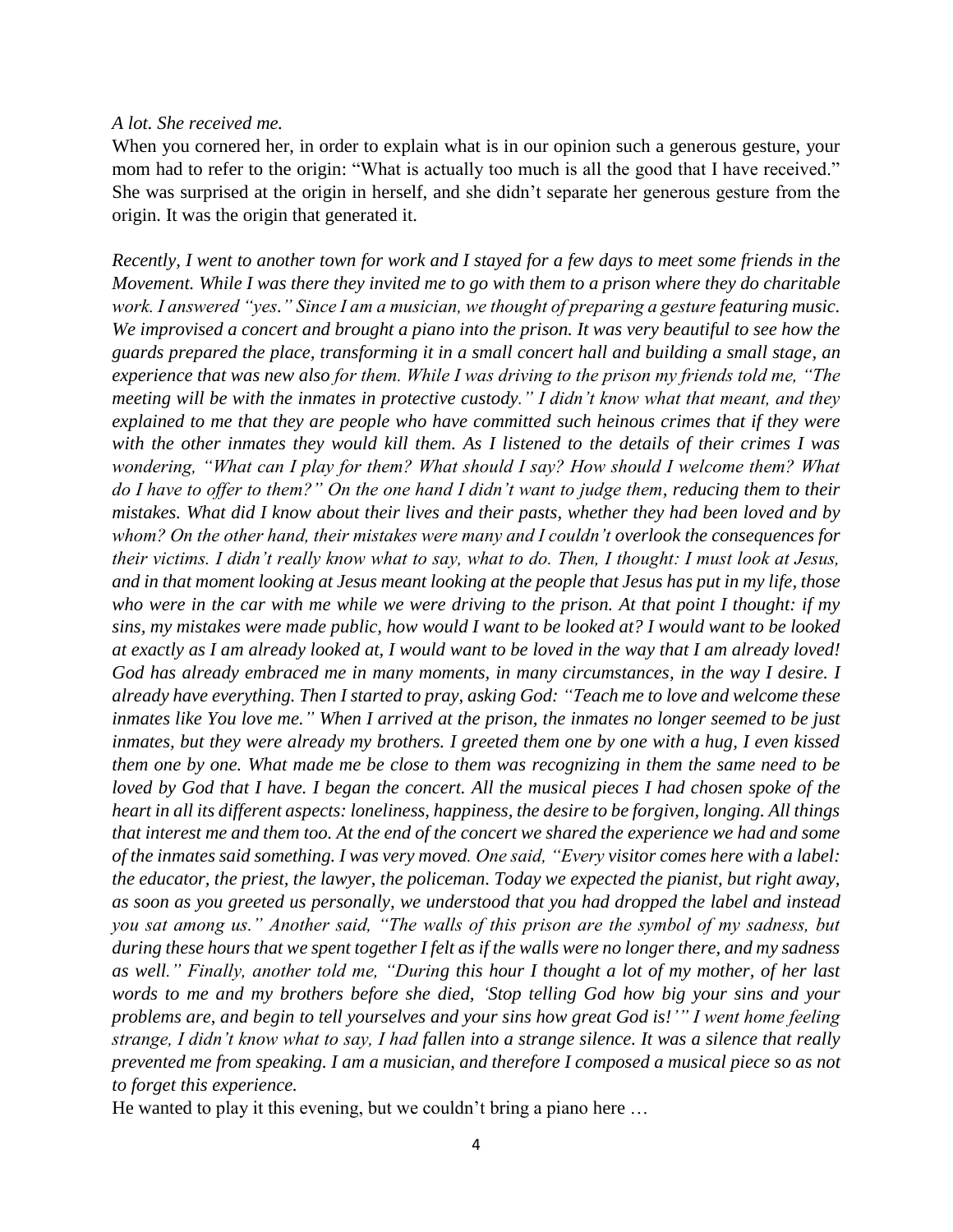## *For me it was like going to charitable work: the experience was first and foremost for me, not for them.*

Perfect. And not because of an effort, but to recover the origin. Not knowing how to look at them, you decided to look at where Jesus was making Himself present. Exactly like Jesus did, who could not look from outside his relationship with the Father at those who stayed before Him, taunting Him about not coming down from the cross. It is impossible to engage in a gesture like this without the origin, without the whole origin present. After this, you had to recover your self-awareness: thinking of your own evil, of your mistakes, you had to recognize that you would have liked to be looked at as you were looked at in that moment. That made you even more aware of the urgent need of asking God to teach you to love and welcome the inmates just as God loves them, and thus you found yourself treating them not as inmates, but rather as brothers. That filled you with silence. It was a gesture that contained within it everything, unified. Without that gesture you wouldn't have been helped to remember. Anything but just doing some volunteer work! Think of what good it meant for those inmates, and not just having listened to some music. How they must have looked at each other, beginning at the moment of that gesture!

*On the Saturday morning of the Food Collection, my wife and I went to the supermarket to buy groceries. We went in and right away four young kids wearing an official bib, carrying the flier and the bags, jumped on us, calling, "Mister, mister!" I was ready to say, "Calm down! I know what this is about, I already know," etc. However, the kids didn't give me the time to speak, so I started to laugh, a bit surprised by their enthusiasm, and I gave in: "OK, OK, we will participate in the Food Collection." So, I started to go through the shelves of the supermarket thinking: well, of course, they are 12-13 years old; how beautiful, so much enthusiasm! Fifty yards ahead, in the pasta aisle I saw an elderly lady who was surrounded by three other young kids. One of them, all excited, with red cheeks, told her, "So, Madam, as I have already told you, you put the cans in this bag, then we weigh them, we divide them, we ship them and divide them." However, the lady wasn't listening to him; instead, she was so surprised she couldn't take her eyes off him. The elderly lady was looking at him so intensely that the kid stopped and asked, "Madam, did you understand me?" She had understood perfectly, yes, she did understand him, no doubt about it! She was looking at something as if she didn't believe it could be true, but so true it was, so much so that it was taking hold of her. And it took hold also of me. Perhaps she had thought of her son, or of one of her grandchildren who was like that, or who she wished were like that. Perhaps she thought of when she was a child, or perhaps of a time when she had encountered something else so exceptional, or perhaps of how she had always looked for this kind of thing her entire life and now it was there. What she had always looked for was now in front of her and was speaking to her. I don't know how, but I know for sure that that lady was realizing that something immense was moving those kids, making them so alive and so present in that moment, the same kids who maybe the day before, after two hours of video games had sleepy eyes, limp arms. But not now! We finished buying our groceries and got to the register with our cart and ahead of us there was a man from South America who had a few groceries. After paying, he stepped aside and pulled out two small cans, put them in a yellow bag and gave it to the people of the Food Collection. I thought: it isn't just an emotion if it reaches even your pockets! After we finished our shopping we went to a nearby open market where we buy seasonal fruit and fresh fish, and we arrived at the stall of someone we know, a fishmonger from who we have bought fish for many years. As soon as I arrived*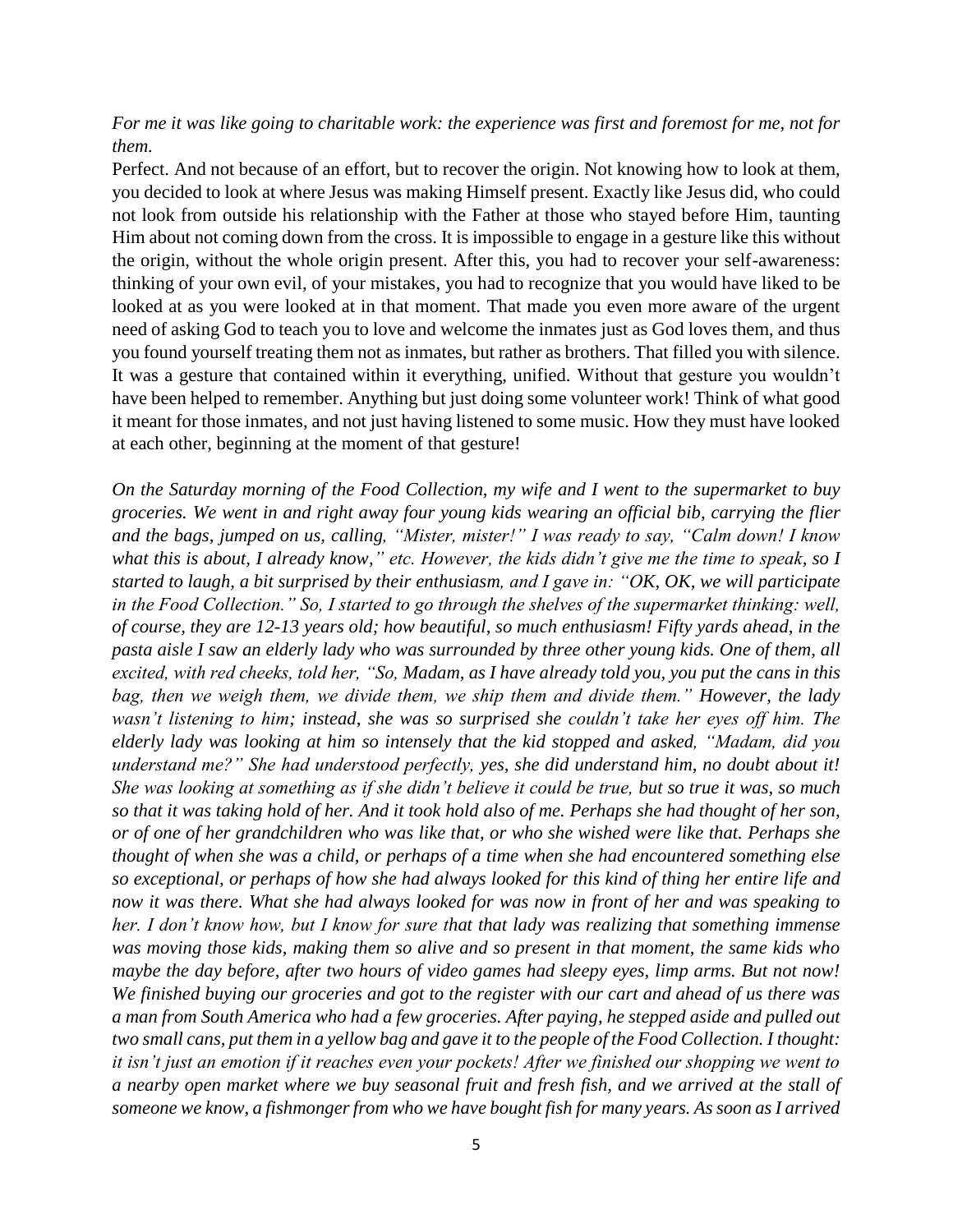*he said, "Come on, let's go to the coffee shop together, because I have been here since 5:00am and I need a break." We went and while we drank something I told him about what had happened half an hour earlier and showed him the flier the kids had put in my pocket. He said, "What a shame, it is disgusting that there is so much poverty around!" "It is true, but you should have seen the eyes of those kids." Then he asked me, "Did they collect something?" "I think that today all over Italy they will collect tons of food. By the way, behind the registers there were fifteen big boxes full of food." He, who is a true worker, understood immediately and was amazed and asked me, "Why do people donate? Why?" After a lull, I burst out, "Because people have the heart." He repeated softly, "People have the heart, people have the heart." We paid and left. As we were going back to his stall, after a meaningful moment of deep silence, he turned to me and said, "I have the heart too!" "Sure," I answered, almost to protect myself from his vehemence. When we arrived, he went behind the counter, spoke softly with his family, then took me aside, put some money into my hand and said, "Today, when you go shopping buy something also from me." That afternoon, with this event in my eyes, I went to do my shift at the Food Collection, wishing that it could be forever. In the following days these facts lived in me, bringing to me the reason for their happening and perturbing (in a positive way) the "earth of my heart." In the morning, as I left home, taking in in a single breath the whole Christmas Poster that I hung on my front door, I found myself glad as I read, "Our hope is in Christ, in that Presence that, as distracted and forgetful as we are, we can no longer (not completely, anyway) remove from the earth of our heart because of the tradition through which He has reached us." With this heart I am waiting for His coming, for Christmas, behaving like the Unnamed, staying at His door, offering my need and that of my friends and brothers, invoking Him, waiting for Him. The closer He comes, the more one becomes aware of how much the heart needs Him. The closer, the more present He is, the more I am aware of my need of which I would otherwise be ashamed, or that I would reject, or that would be the source of despair. The closer He comes, the more He is present, the more I become aware of my heart. Merry Christmas.*  Thank you.

*The other evening, at School of Community, the leader asked us insistently, "What does it mean for you to know Christ? None of you can go home without having answered." Seeing how serious he was, I had to face this. To answer this question, the question that has been with me my whole life, I have to relate to you something that happened to me. One evening I went home after charitable work (I bring the bag from the Food Bank to a family in need) and I began to tell my husband how it went (that evening things had not gone very well), the questions I have about injustices that I see in certain families, what they tell us, how they are, and how that evening I had been rather short and not available to be with them. At one point he told me, "I am truly lucky to live with you, you don't let a single detail of your days go unnoticed, you seek the maximum and you always do your utmost, you never settle for something and you let everything that happens question you. I find this enviable, and I would like to live like you." In that moment I got caught by an incredible sense of anxiety and I felt suffocated, as if I were crushed by this acknowledgment of my abilities and aptitudes, as if everything were in my hands and depended on the consistency of my behavior and on my greater or lesser ability. I found all that unbearable and I was feeling really uneasy. I was surprised by that description of me (I don't see at all that I live like that) something was missing, it was like a portrait of me that was missing a piece, and therefore I told*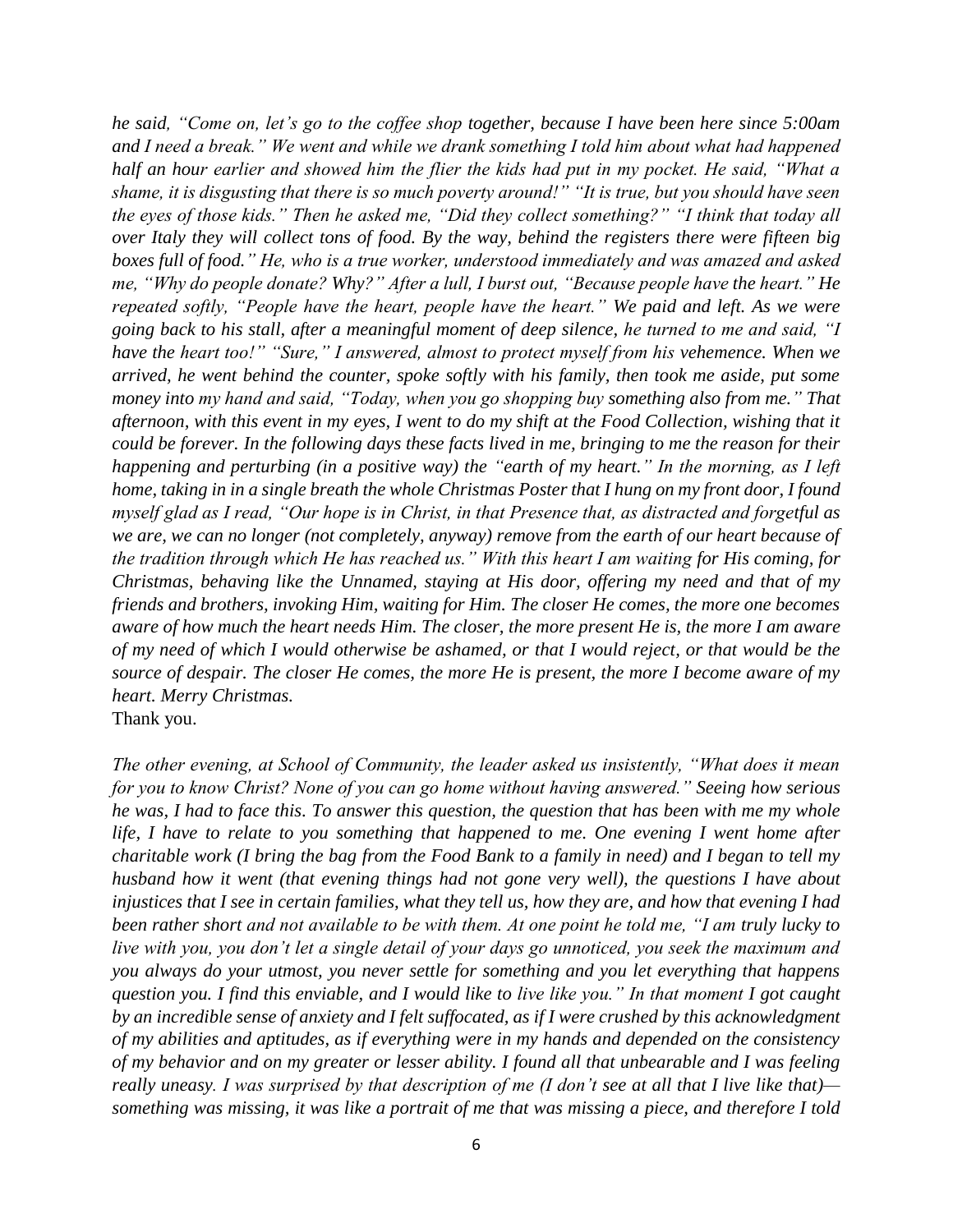*him right away, "I am not like that because I am good at it; I am like that because I met Jesus who changed my life and makes me look at everything in that way which you said is desirable and enviable for you. It is the companionship of the Movement that makes everything alive for me and makes me alive." In that moment I understood what it means for me to know Christ in my experience: it doesn't mean knowing someone outside my life, someone other than me, other than my husband and my daughter; it means to recognize Him as the truth of myself, because I cannot think of myself, of how I live, of the things that I do, of the questions I have, without Him. Pay attention: not "without thinking of Him," but truly "without Him," because that is not something that comes after, like saying that there is me with what I can do, what I say, my "I," and then there is also Jesus. No, I cannot say "I" without Him. This is the cry that came out of my depths when I told my husband that these are not my abilities, but rather they are present because, following the title of the last Fraternity Exercises, "My heart is glad because you live, oh Christ."*

What does it mean to know Christ in our own experience? It is a question that we must leave open, because at the beginning of the year we heard Fr. Giussani say that the consequence of our shifting from an enthusiasm for Christ to sliding into our "cultural translation" of faith—since I read it I can't get it out of my mind—is that "we don't know Christ" (p. VII). That is why it is very important that we leave this question open and that from now until the Fraternity Exercises we do what you said today: it isn't a matter of "thinking" of what it means to know Christ—making Him the object of an abstract discourse—but of "seeing" where and when we have known Christ. After this verification you can make your contribution to help all of us respond to this urgency to which Fr. Giussani drove us. Otherwise, our life passes without knowing Him and everything is reduced to an effort, to something that we must do, instead of arriving at that recognition that His presence makes possible. Because recognizing Him is the "truth of myself," as you said, it isn't something that comes after. There isn't first my "I" and then Jesus, as if He were an addition. "I cannot say 'I' without Him." One must know Jesus from within one's own experience, because the starting point is the Event that is happening in you. To realize this is what makes life something different. It is precisely with this gaze, with this experience, that we can now look at the Christmas Poster.

*The first time I saw the Christmas Poster a question arose right away: where is Jesus? I was asked the same question by some friends, even somewhat argumentatively, and a bit condescendingly. The first thing that surprised me was that this very question, that for some was an objection, for me has been instead a trigger that has pushed me to take a step. I recognized that that question is my question: where are You? Where are You, Jesus? Show Yourself in my life, in my day, now, in my present reality, not in my past. I need You to show Yourself now, I wish that You show Yourself now." This is amazing. The same question can describe two different positions. A person can say, "Where is God? He doesn't exist. Fine. OK. That's it. I don't see Him, He doesn't exist, and therefore that's it. What kind of Christmas Poster is it, without Jesus' image?" Or it can be what makes you go forward. The other thing that struck me is that this question is also the title of your new book,* Dov'e` Dio? [Where is God?] *I realized that I read it omitting the question mark, as if to say: fine, now Carrón is going to explain where God is, so that afterwards the problem will be solved, and we no longer need worry about it.*

So, you miss the best, because the best is what you have heard in this evening's contributions. You are the ones who must see, must recognize where God is, each of you must recognize it; I am not the one who must tell you.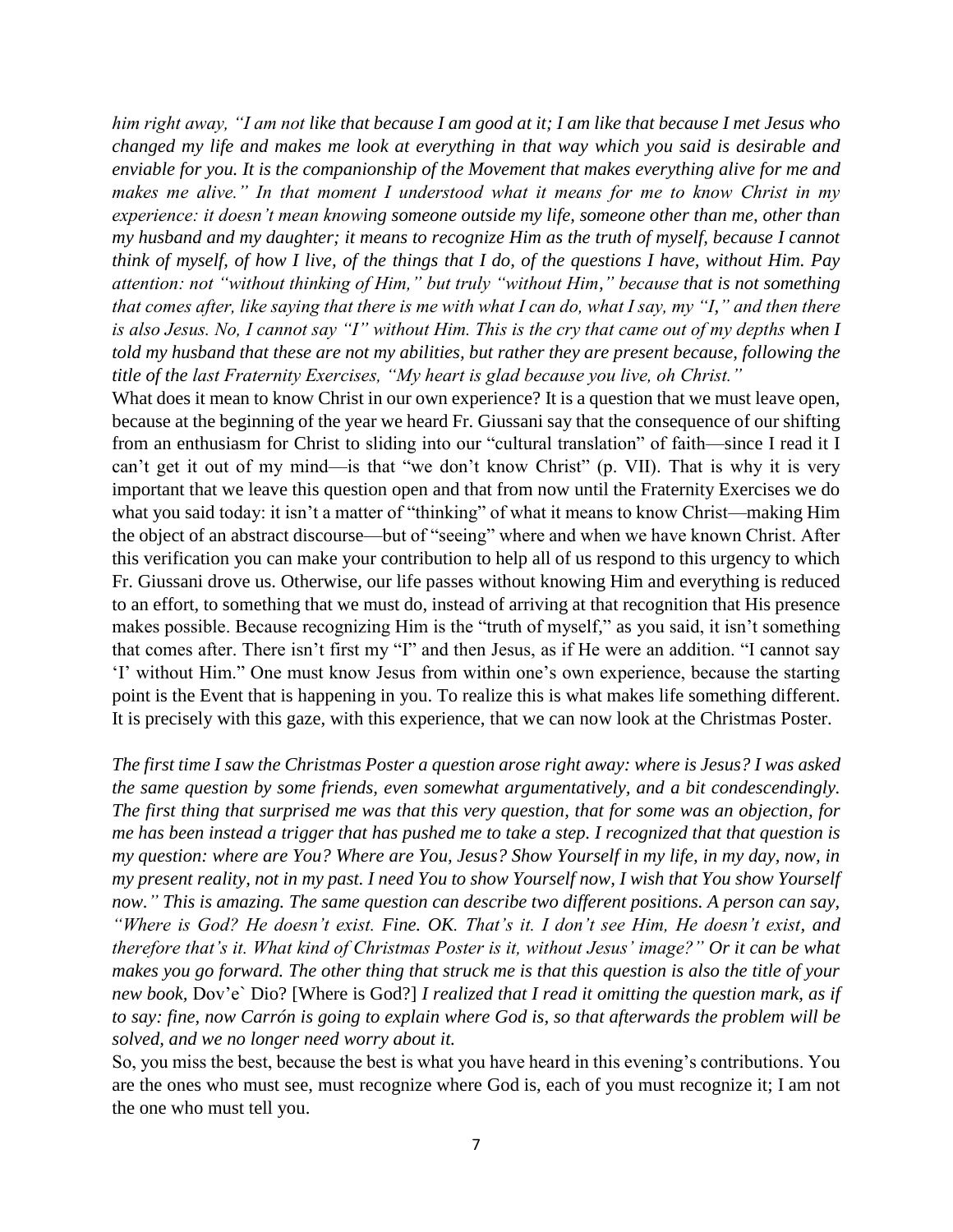*This has made me want to re-read the book, because eliminating the question is what kills me; I am no longer able to do anything.*

*I want to thank you for the journey you have helped us make from Beginning Day onward. I am in a moment in my life in which, in the midst of dramatic circumstances, I am making an unexpected journey that is changing me. It seems that in the past months you decided to insist precisely on the things my heart desperately needs at this moment. There is an episode that made me understand the importance of this work. Recently, someone criticized the Christmas Poster, saying that it proved how CL is drifting, since there are refugees in the place of Jesus. I heard even some of my friends pick up on this objection in an almost nasty way, saying, "As a matter of fact, it is the Christmas Poster and Jesus is absent." As if to say, "Carrón forgot something! I saw it, but he didn't, he forgot Jesus on Christmas." During a conversation on this topic, I jumped out of my chair and said, "What do you mean it isn't Jesus? Look at it! If you don't see Jesus in that poster, then Jesus is not present in your family, in your work, in your Fraternity group—he isn't even present this evening among us. If Jesus is not present in that poster Jesus is not present anywhere!" I think that if we need a Giotto painting, just to give an example, to say that Jesus is present in the poster, that means that actually Jesus is not something that happens in our lives, within the material things of our lives; He isn't a tangible companion in every single moment of our day, but rather for us He is a very sacred, yet very distant, thing. I feel like saying thank you to you, really thank you, for this poster, because I think that the theme toward which you have been leading us since Beginning Day (sometimes it almost seems that you are dragging us), the theme toward which you are accompanying us, is so essential that you even offered us an outline to understand it better. In the end, for me the Christmas Poster is like the summary outline of Beginning Day, so much so that one looks at it and says, "That's it!" When I look at the photo in the Christmas Poster, I see a shot of my life, of my days, and Jesus is certainly present! Jesus happens, you bet He does! In fact, it is only because He is present that I am still standing. I am telling you this knowing what I am saying, because I see it. At the last School of Community, a young woman said, "Only if I do this work can Jesus become familiar to me: this is the most urgent need that I have, what I need most." That's it, for me it is exactly like that, I am understanding that the presence of Jesus here and now, His happening again now, is what I want to spend all of my energy, to the last bit, for. I truly need it more than being cured if I were ill, more than water if I were dying of thirst, more than that. Your insistence on Jesus' presence here and now is exactly what is making the difference for me between this being clear—because it is clear to me in theory—and living it in my flesh. It is what is saving me from the theory and is changing my life physically, materially, because as you said: "The event is exactly what we don't already know." I realize that it is thanks to this work in which you are leading us that I look at the Christmas Poster in the way I have described. I would like to give you a big hug of gratitude for how you love us. If I hadn't made this journey, probably I would be among those who are turning up their noses because it isn't the usual painting by Giotto. Therefore, thank you. I realize that I love you like one loves a father.*

We decide about the Christmas Poster and then you explain to us what we decided, because you give it back to us full of flesh! One cannot discover Christ and recognize Him except in the way we have seen it happening this evening—whether it be about the Food Collection or the Christmas Poster, the road is the same: only those who follow the proposal can discover Him and realize that